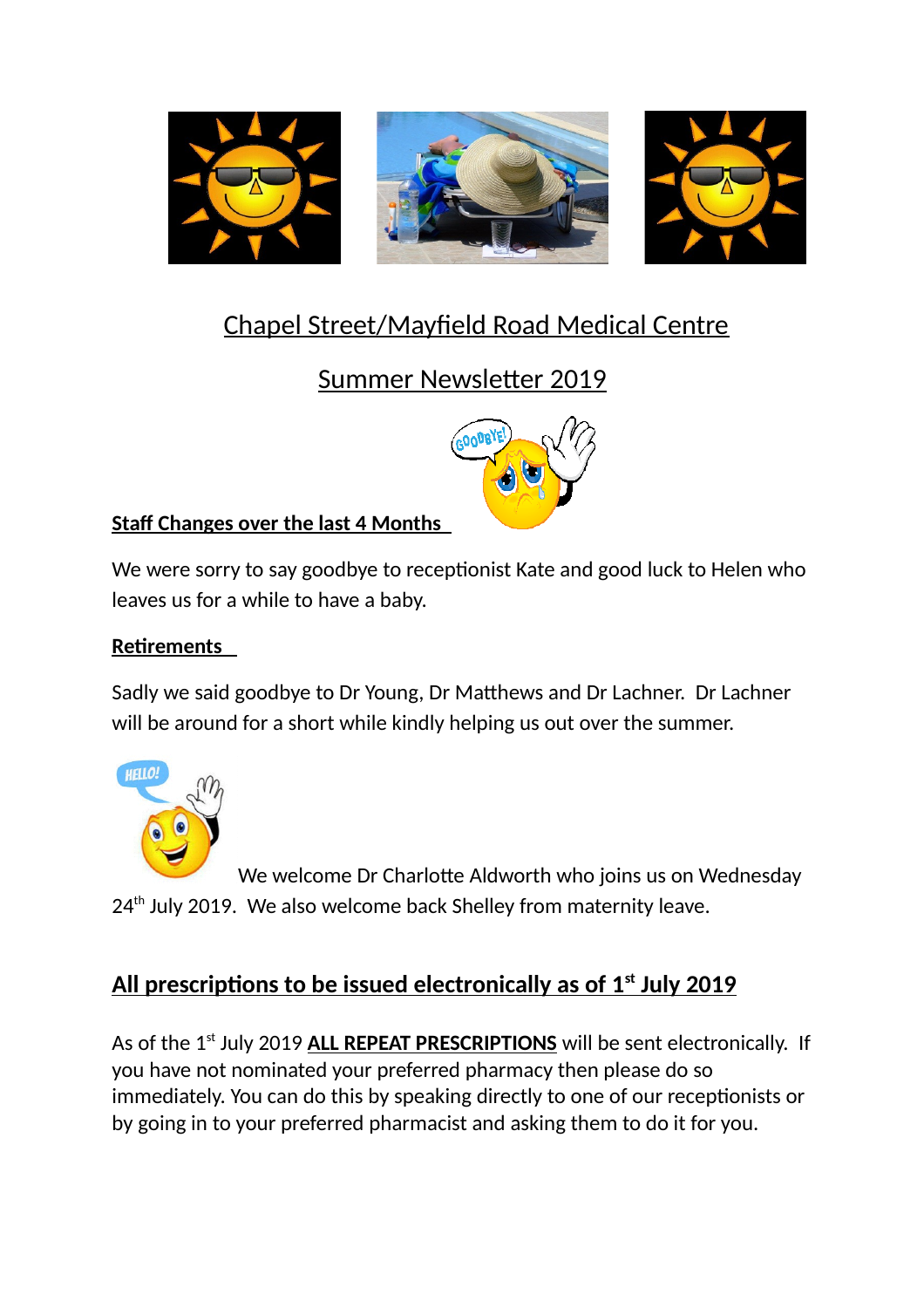#### **Get more control of your health and care. Get the NHS App.**

- Book and manage appointments at your GP practice
- Securely view your GP medical record
- Order your repeat prescriptions
- Check your symptoms, get instant advice, and more

Visit [www.nhs.uk/nhsapp](http://www.nhs.uk/nhsapp) for more information

#### **Self-Care Awareness**

**Quicker -** No need to wait for a GP appointment, you can buy the medicines you need over the counter at your local pharmacy or supermarket and have them ready to use at home.

**Easier -** Many treatments can be bought without the need for a prescription at your local pharmacy or supermarket, often for much less than a prescription charge.

**Simple -** Advice and information about self-care is widely available online. You can also call into any pharmacy for advice on the best treatment for minor illness.

**Considerate –** Self care helps relieve pressures on GP practices, A&E and could potentially save the NHS around £136m every year

#### **Find out more about self-care at: www.nhsstaywellderbyshire.co.uk**



#### **Personal Information**

We are increasing the use of text messaging to communicate with patients; it is therefore important to ensure we have your correct / up to date contact details on your records. If you do not wish to receive text messages from the surgery, please let us know so that your records can be updated accordingly.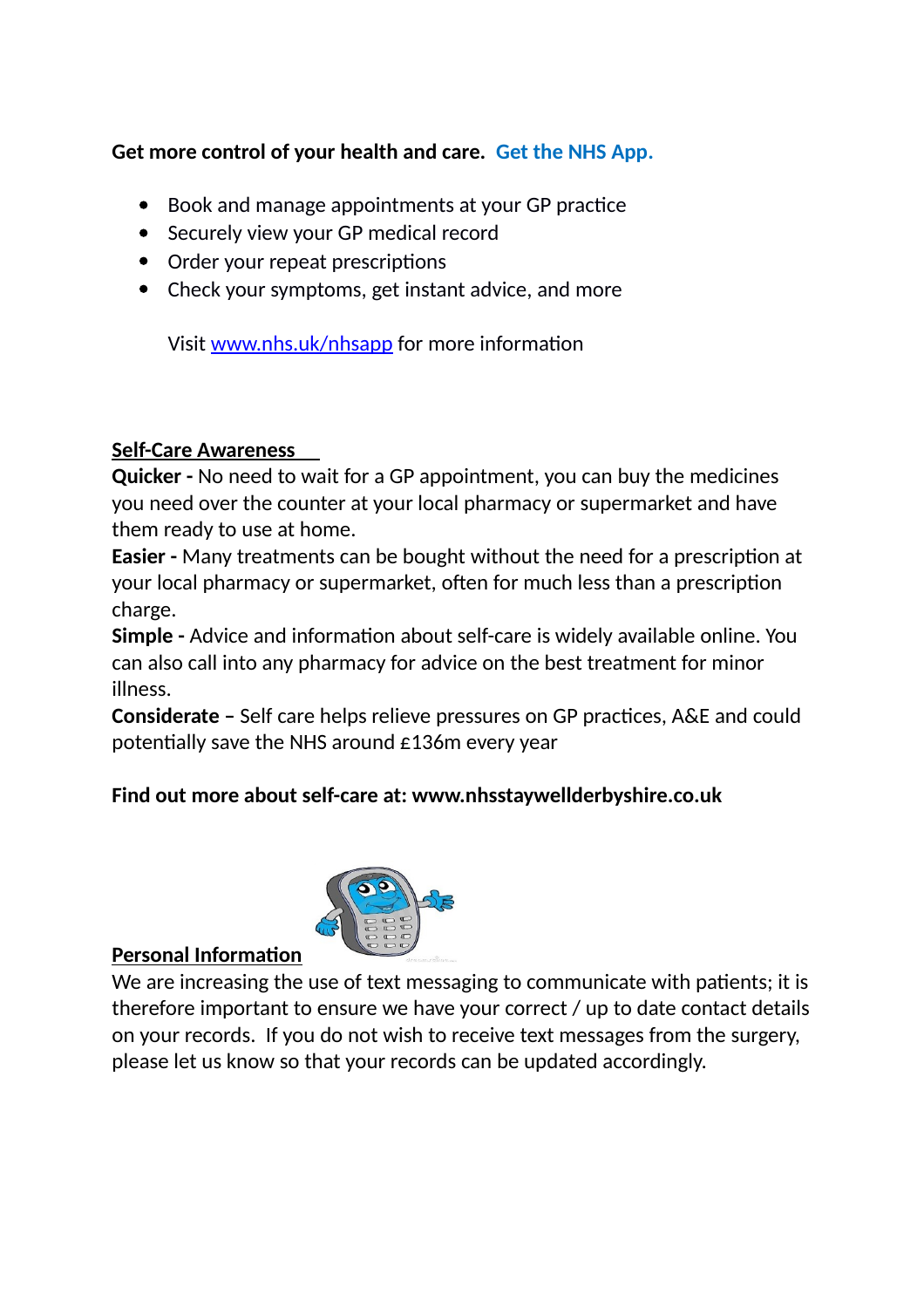### **Medicines Order Line (MOL) (Change of opening times)**

We are now using the services of the Medicines Order Line (MOL) for our patients to order repeat medication over the phone. This is a great new service that is being provided by the CCG and manned by trained staff, which has been a huge success for other GP surgeries in the area, and will enable you to ring the MOL and request your repeat medication without having to come in to the surgery to request this in writing. The MOL team will issue the prescriptions and send them to your nominated pharmacy. Patients are still able to order via SystmOnline. To order your prescriptions, please contact the Medicines Order Line on 0115 8550260 or the surgery on 680520/680530 and press option 1. **The line is now open Mon-Fri between 09.00am and 4.00pm.** 

## **NOTICE TO PATIENTS FROM THE PARTNERS**

We are very sorry if you have difficulty booking an appointment at present.

The Practice, like many others, have experienced difficulties recruiting clinical staff. However, we are pleased to say that we have successfully recruited 1 additional GP who are due to start with us at the end of July.

Unfortunately this means that you may experience some difficulty throughout July and August in trying to obtain an appointment.

# **Throughout July and August we will be approx. 300 appointments down per week**

We request that you try and work with us throughout this period. How you can help:

- Only request appointments when you genuinely need one you can obtain advice regarding minor ailments from the Pharmacist or 111
- Home visits are for the truly housebound patients
- Please do not wait until you have run out of medication. You can order your medication 7 days prior to you running out
- Cancel any unwanted appointments
- Appointments are 10 minutes long, please be mindful of this when seeing the clinician
- *Treat all members of staff with dignity and respect. It is NOT the receptionists fault that we are currently short of appointments*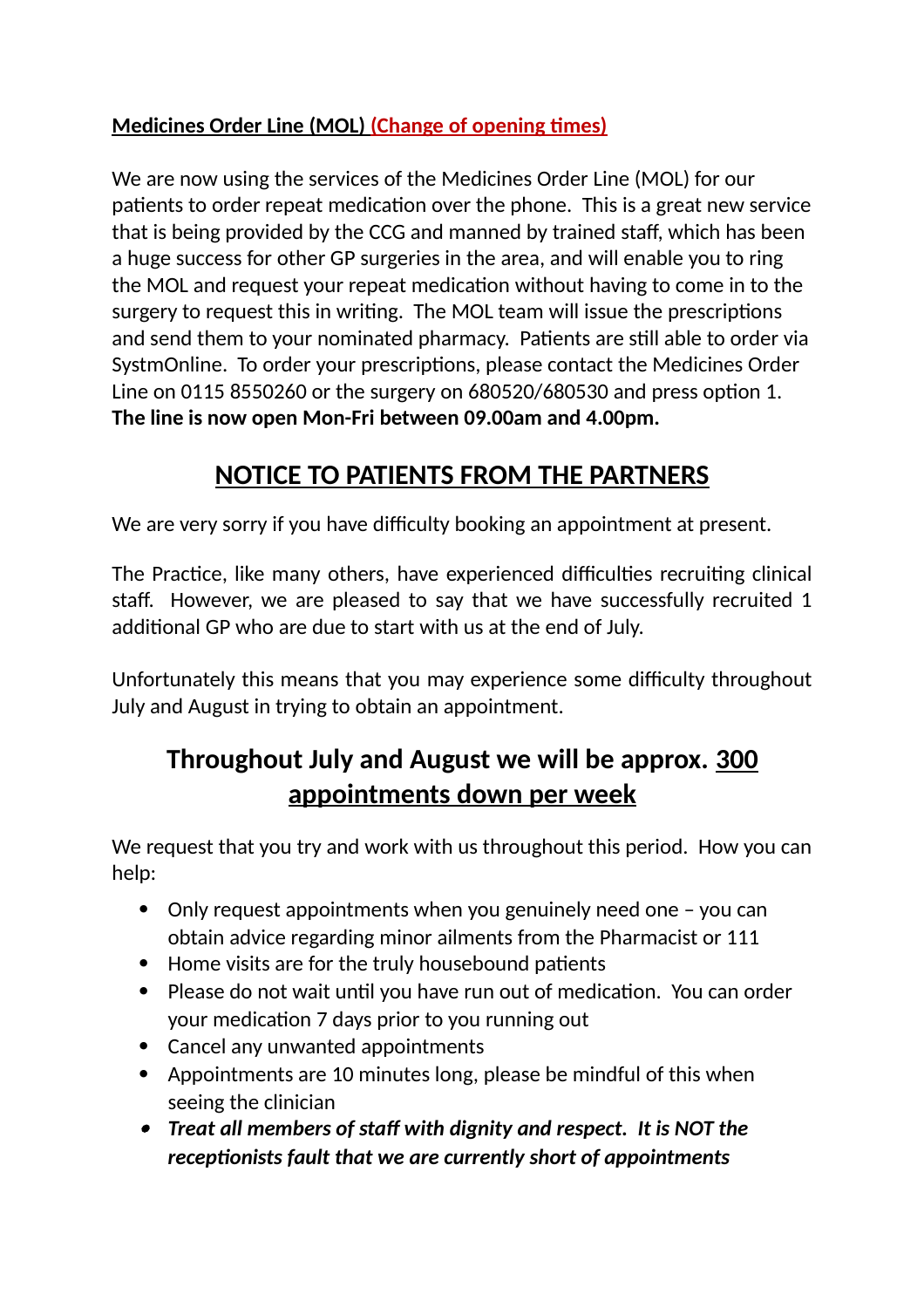#### **Patient Participation Group**

We have a patient participation group, made up of patients who meet approximately once a year to discuss our practice, the needs of our patients and the services we provide. If you are interested in becoming an active member of this group, please contact the surgery.

Last month we held a cake sale for Marie Curie and raised a fantastic amount of £126.35. Thanks to everyone who helped in any way.